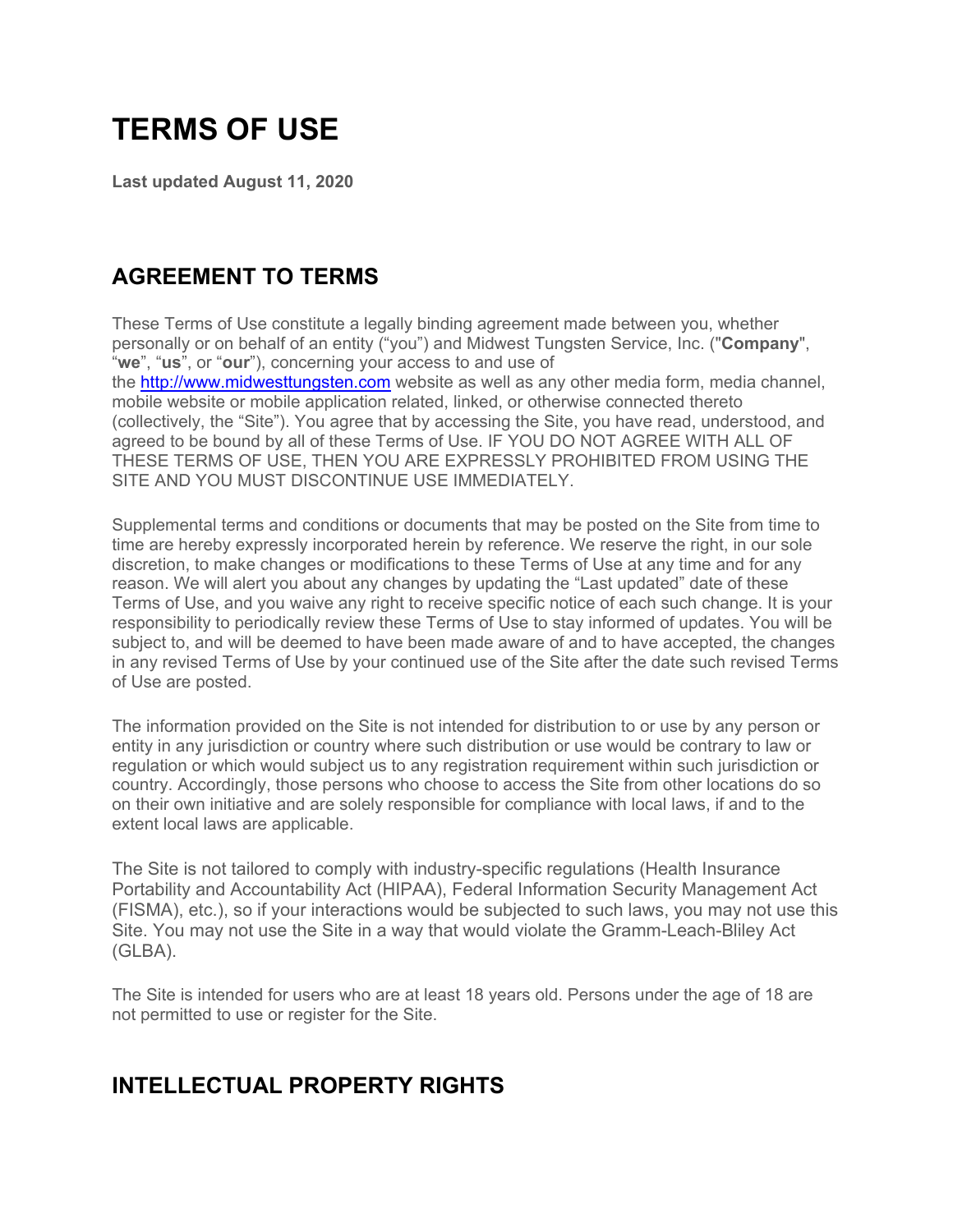Unless otherwise indicated, the Site is our proprietary property and all source code, databases, functionality, software, website designs, audio, video, text, photographs, and graphics on the Site (collectively, the "Content") and the trademarks, service marks, and logos contained therein (the "Marks") are owned or controlled by us or licensed to us, and are protected by copyright and trademark laws and various other intellectual property rights and unfair competition laws of the United States, international copyright laws, and international conventions. The Content and the Marks are provided on the Site "AS IS" for your information and personal use only. Except as expressly provided in these Terms of Use, no part of the Site and no Content or Marks may be copied, reproduced, aggregated, republished, uploaded, posted, publicly displayed, encoded, translated, transmitted, distributed, sold, licensed, or otherwise exploited for any commercial purpose whatsoever, without our express prior written permission.

Provided that you are eligible to use the Site, you are granted a limited license to access and use the Site and to download or print a copy of any portion of the Content to which you have properly gained access solely for your personal, non-commercial use. We reserve all rights not expressly granted to you in and to the Site, the Content and the Marks.

### **USER REPRESENTATIONS**

By using the Site, you represent and warrant that: (1) all registration information you submit will be true, accurate, current, and complete; (2) you will maintain the accuracy of such information and promptly update such registration information as necessary; (3) you have the legal capacity and you agree to comply with these Terms of Use; (4) you are not a minor in the jurisdiction in which you reside; (5) you will not access the Site through automated or non-human means, whether through a bot, script or otherwise; (6) you will not use the Site for any illegal or unauthorized purpose; and (7) your use of the Site will not violate any applicable law or regulation.

If you provide any information that is untrue, inaccurate, not current, or incomplete, we have the right to suspend or terminate your account and refuse any and all current or future use of the Site (or any portion thereof).

## **USER REGISTRATION**

You may be required to register with the Site. You agree to keep your password confidential and will be responsible for all use of your account and password. We reserve the right to remove, reclaim, or change a username you select if we determine, in our sole discretion, that such username is inappropriate, obscene, or otherwise objectionable.

# **PRODUCTS**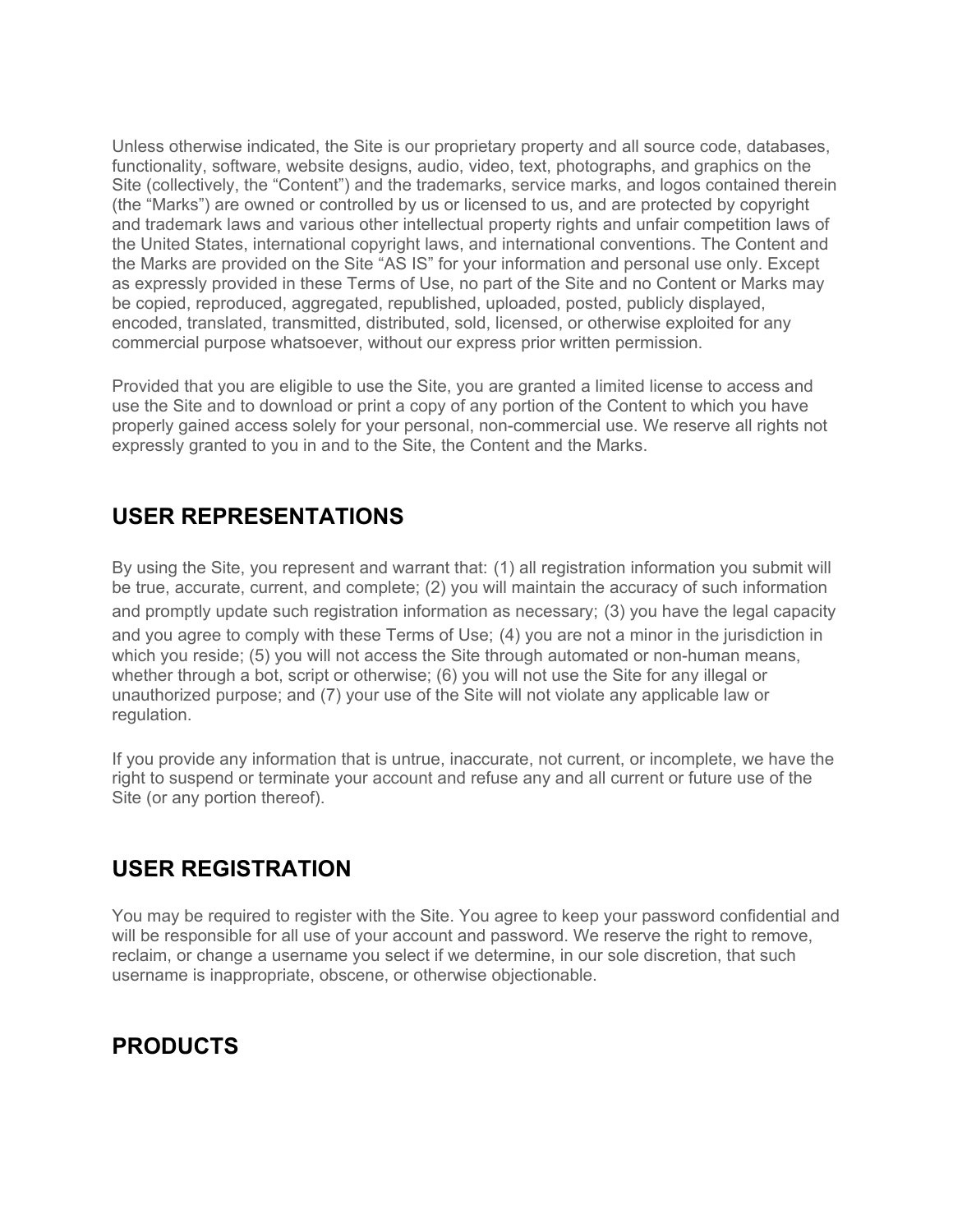We make every effort to display as accurately as possible the colors, features, specifications, and details of the products available on the Site. However, we do not guarantee that the colors, features, specifications, and details of the products will be accurate, complete, reliable, current, or free of other errors, and your electronic display may not accurately reflect the actual colors and details of the products. All products are subject to availability, and we cannot guarantee that items will be in stock. We reserve the right to discontinue any products at any time for any reason. Prices for all products are subject to change.

# **PURCHASES AND PAYMENT**

We accept the following forms of payment:

- Visa
- Mastercard
- American Express
- Discover
- PayPal

You agree to provide current, complete, and accurate purchase and account information for all purchases made via the Site. You further agree to promptly update account and payment information, including email address, payment method, and payment card expiration date, so that we can complete your transactions and contact you as needed. Sales tax will be added to the price of purchases as deemed required by us. We may change prices at any time. All payments shall be in U.S. dollars.

You agree to pay all charges at the prices then in effect for your purchases and any applicable shipping fees, and you authorize us to charge your chosen payment provider for any such amounts upon placing your order. We reserve the right to correct any errors or mistakes in pricing, even if we have already requested or received payment.

We reserve the right to refuse any order placed through the Site. We may, in our sole discretion, limit or cancel quantities purchased per person, per household, or per order. These restrictions may include orders placed by or under the same customer account, the same payment method, and/or orders that use the same billing or shipping address. We reserve the right to limit or prohibit orders that, in our sole judgment, appear to be placed by dealers, resellers, or distributors.

#### **RETURN POLICY**

Please review our Return Policy posted on the Site prior to making any purchases.

# **PROHIBITED ACTIVITIES**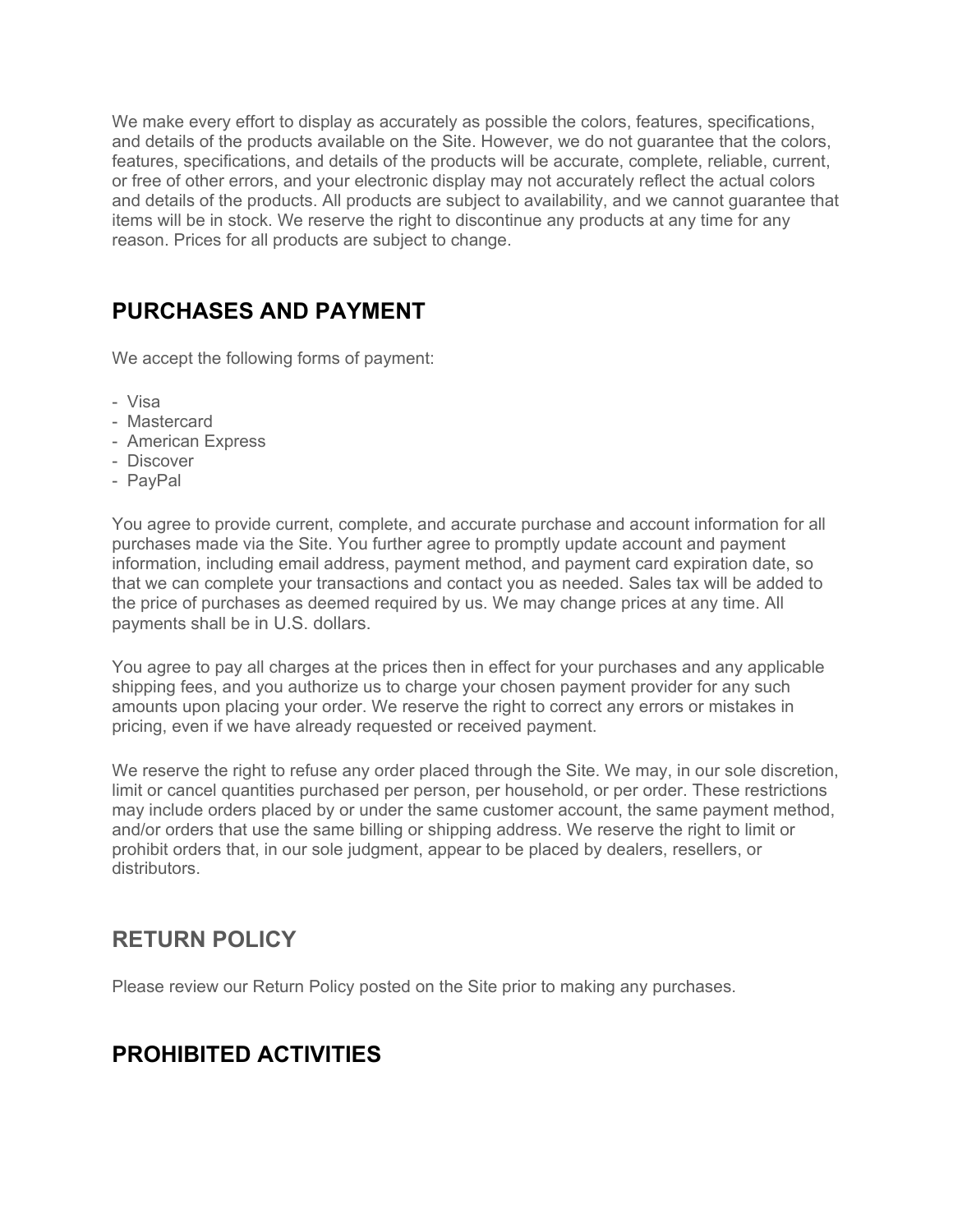You may not access or use the Site for any purpose other than that for which we make the Site available. The Site may not be used in connection with any commercial endeavors except those that are specifically endorsed or approved by us.

As a user of the Site, you agree not to:

1. Systematically retrieve data or other content from the Site to create or compile, directly or indirectly, a collection, compilation, database, or directory without written permission from us. 2. Make any unauthorized use of the Site, including collecting usernames and/or email addresses of users by electronic or other means for the purpose of sending unsolicited email, or creating user accounts by automated means or under false pretenses.

3. Use the Site to advertise or offer to sell goods and services.

4. Circumvent, disable, or otherwise interfere with security-related features of the Site, including features that prevent or restrict the use or copying of any Content or enforce limitations on the use of the Site and/or the Content contained therein.

5. Engage in unauthorized framing of or linking to the Site.

6. Trick, defraud, or mislead us and other users, especially in any attempt to learn sensitive account information such as user passwords.

7. Make improper use of our support services or submit false reports of abuse or misconduct.

8. Engage in any automated use of the system, such as using scripts to send comments or messages, or using any data mining, robots, or similar data gathering and extraction tools.

9. Interfere with, disrupt, or create an undue burden on the Site or the networks or services connected to the Site.

10. Attempt to impersonate another user or person or use the username of another user.

11. Use any information obtained from the Site in order to harass, abuse, or harm another person.

12. Use the Site as part of any effort to compete with us or otherwise use the Site and/or the Content for any revenue-generating endeavor or commercial enterprise.

13. Decipher, decompile, disassemble, or reverse engineer any of the software comprising or in any way making up a part of the Site.

14. Attempt to bypass any measures of the Site designed to prevent or restrict access to the Site, or any portion of the Site.

15. Harass, annoy, intimidate, or threaten any of our employees or agents engaged in providing any portion of the Site to you.

16. Delete the copyright or other proprietary rights notice from any Content.

17. Copy or adapt the Site's software, including but not limited to Flash, PHP, HTML, JavaScript, or other code.

18. Upload or transmit (or attempt to upload or to transmit) viruses, Trojan horses, or other material, including excessive use of capital letters and spamming (continuous posting of repetitive text), that interferes with any party's uninterrupted use and enjoyment of the Site or modifies, impairs, disrupts, alters, or interferes with the use, features, functions, operation, or maintenance of the Site.

19. Upload or transmit (or attempt to upload or to transmit) any material that acts as a passive or active information collection or transmission mechanism, including without limitation, clear graphics interchange formats ("gifs"), 1×1 pixels, web bugs, cookies, or other similar devices (sometimes referred to as "spyware" or "passive collection mechanisms" or "pcms").

20. Except as may be the result of standard search engine or Internet browser usage, use, launch, develop, or distribute any automated system, including without limitation, any spider, robot, cheat utility, scraper, or offline reader that accesses the Site, or using or launching any unauthorized script or other software.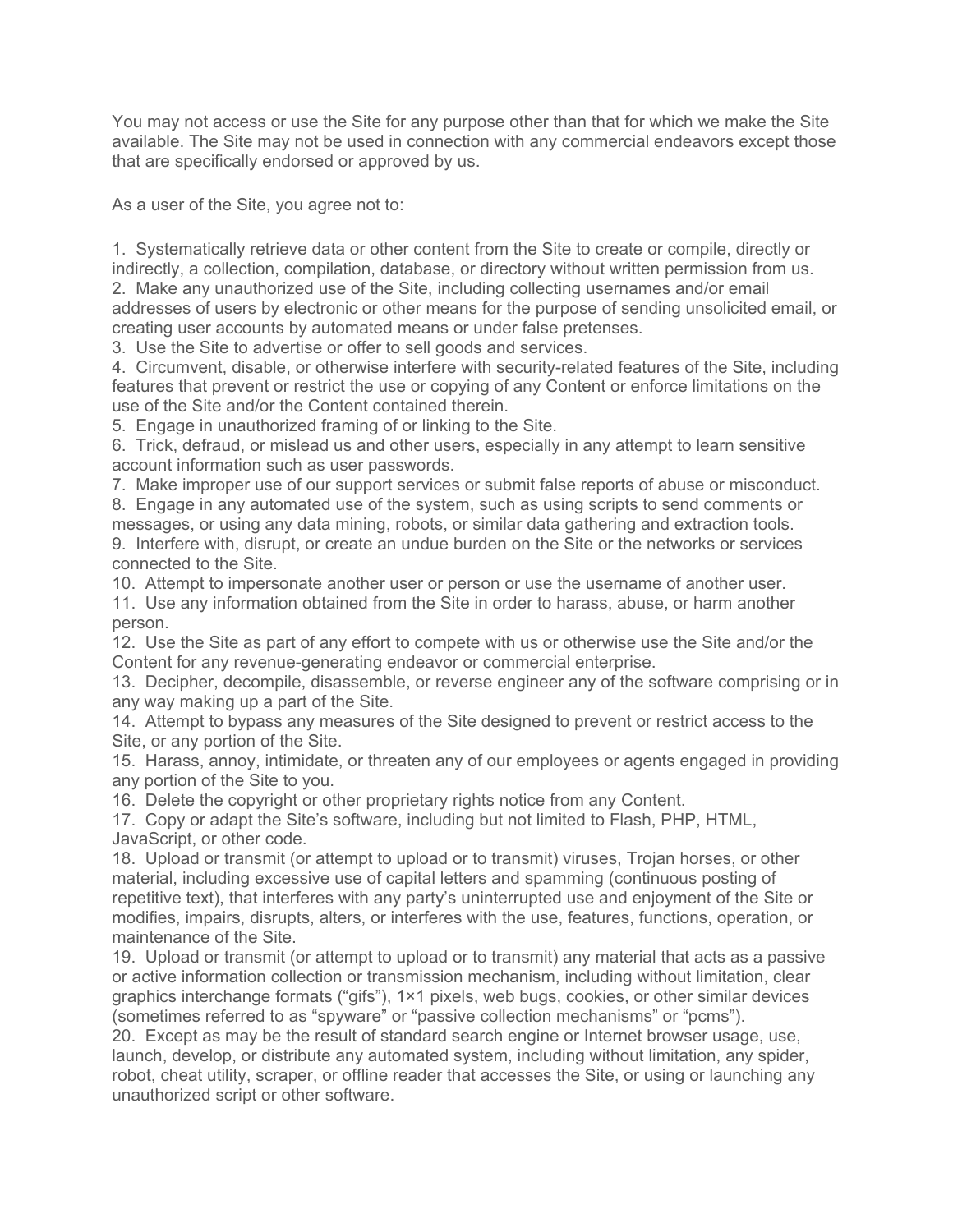- 21. Disparage, tarnish, or otherwise harm, in our opinion, us and/or the Site.
- 22. Use the Site in a manner inconsistent with any applicable laws or regulations.

# **USER GENERATED CONTRIBUTIONS**

The Site does not offer users to submit or post content. We may provide you with the opportunity to create, submit, post, display, transmit, perform, publish, distribute, or broadcast content and materials to us or on the Site, including but not limited to text, writings, video, audio, photographs, graphics, comments, suggestions, or personal information or other material (collectively, "Contributions"). Contributions may be viewable by other users of the Site and through third-party websites. As such, any Contributions you transmit may be treated in accordance with the Site Privacy Policy. When you create or make available any Contributions, you thereby represent and warrant that:

1. The creation, distribution, transmission, public display, or performance, and the accessing, downloading, or copying of your Contributions do not and will not infringe the proprietary rights, including but not limited to the copyright, patent, trademark, trade secret, or moral rights of any third party.

2. You are the creator and owner of or have the necessary licenses, rights, consents, releases, and permissions to use and to authorize us, the Site, and other users of the Site to use your Contributions in any manner contemplated by the Site and these Terms of Use.

3. You have the written consent, release, and/or permission of each and every identifiable individual person in your Contributions to use the name or likeness of each and every such identifiable individual person to enable inclusion and use of your Contributions in any manner contemplated by the Site and these Terms of Use.

4. Your Contributions are not false, inaccurate, or misleading.

5. Your Contributions are not unsolicited or unauthorized advertising, promotional materials, pyramid schemes, chain letters, spam, mass mailings, or other forms of solicitation.

6. Your Contributions are not obscene, lewd, lascivious, filthy, violent, harassing, libelous, slanderous, or otherwise objectionable (as determined by us).

7. Your Contributions do not ridicule, mock, disparage, intimidate, or abuse anyone.

8. Your Contributions do not advocate the violent overthrow of any government or incite, encourage, or threaten physical harm against another.

9. Your Contributions do not violate any applicable law, regulation, or rule.

10. Your Contributions do not violate the privacy or publicity rights of any third party.

11. Your Contributions do not contain any material that solicits personal information from anyone under the age of 18 or exploits people under the age of 18 in a sexual or violent manner.

12. Your Contributions do not violate any applicable law concerning child pornography, or otherwise intended to protect the health or well-being of minors;

13. Your Contributions do not include any offensive comments that are connected to race, national origin, gender, sexual preference, or physical handicap.

14. Your Contributions do not otherwise violate, or link to material that violates, any provision of these Terms of Use, or any applicable law or regulation.

Any use of the Site or the Marketplace Offerings in violation of the foregoing violates these Terms of Use and may result in, among other things, termination or suspension of your rights to use the Site and the Marketplace Offerings.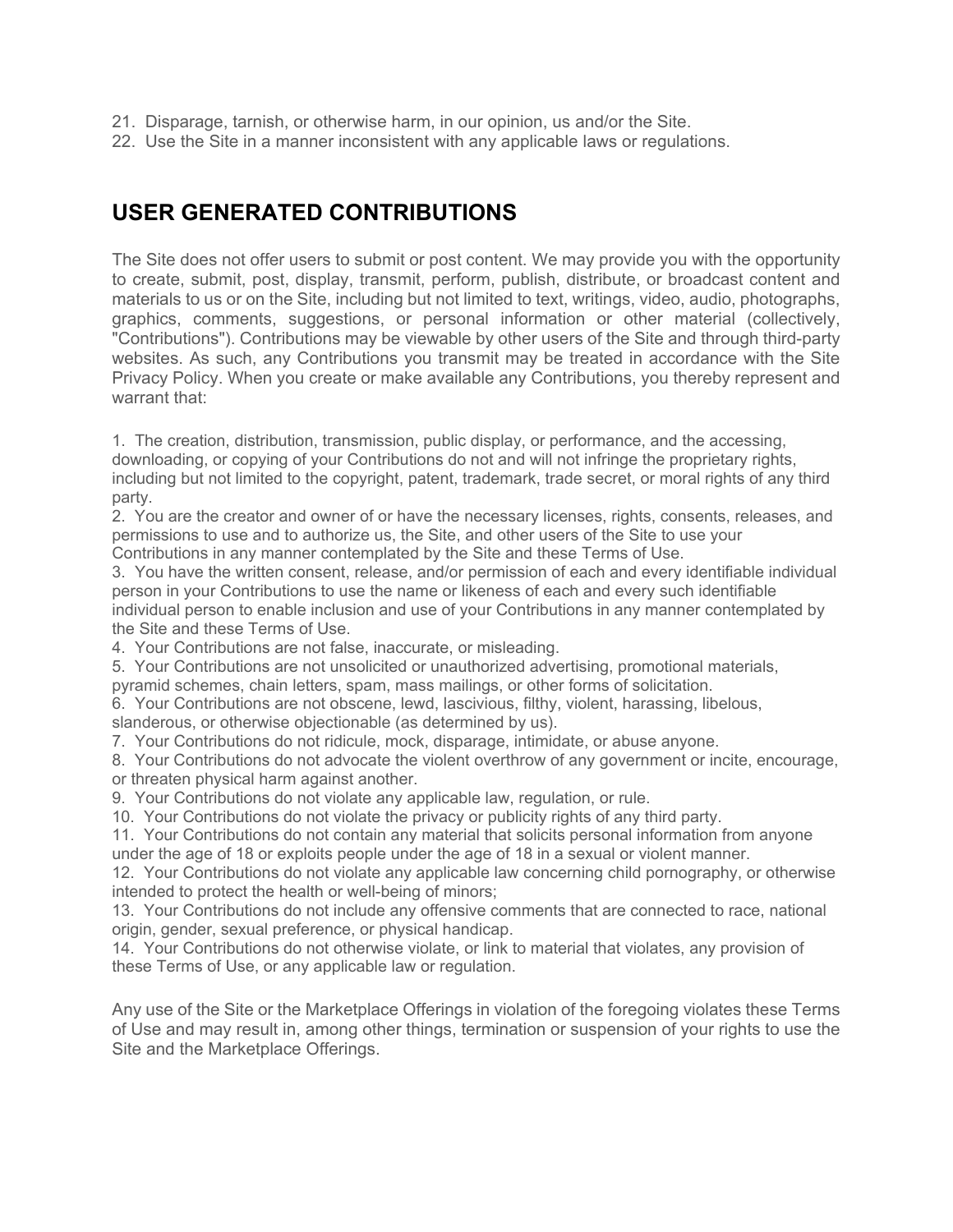# **CONTRIBUTION LICENSE**

You and Site agree that we may access, store, process, and use any information and personal data that you provide following the terms of the Privacy Policy and your choices (including settings).

By submitting suggestions or other feedback regarding the Site, you agree that we can use and share such feedback for any purpose without compensation to you.

We do not assert any ownership over your Contributions. You retain full ownership of all of your Contributions and any intellectual property rights or other proprietary rights associated with your Contributions. We are not liable for any statements or representations in your Contributions provided by you in any area on the Site. You are solely responsible for your Contributions to the Site and you expressly agree to exonerate us from any and all responsibility and to refrain from any legal action against us regarding your Contributions.

#### **GUIDELINES FOR REVIEWS**

We may provide you areas on the Site to leave reviews or ratings. When posting a review, you must comply with the following criteria: (1) you should have firsthand experience with the person/entity being reviewed; (2) your reviews should not contain offensive profanity, or abusive, racist, offensive, or hate language; (3) your reviews should not contain discriminatory references based on religion, race, gender, national origin, age, marital status, sexual orientation, or disability; (4) your reviews should not contain references to illegal activity; (5) you should not be affiliated with competitors if posting negative reviews; (6) you should not make any conclusions as to the legality of conduct; (7) you may not post any false or misleading statements; and (8) you may not organize a campaign encouraging others to post reviews, whether positive or negative.

We may accept, reject, or remove reviews in our sole discretion. We have absolutely no obligation to screen reviews or to delete reviews, even if anyone considers reviews objectionable or inaccurate. Reviews are not endorsed by us, and do not necessarily represent our opinions or the views of any of our affiliates or partners. We do not assume liability for any review or for any claims, liabilities, or losses resulting from any review. By posting a review, you hereby grant to us a perpetual, non-exclusive, worldwide, royalty-free, fully-paid, assignable, and sublicensable right and license to reproduce, modify, translate, transmit by any means, display, perform, and/or distribute all content relating to reviews.

#### **SUBMISSIONS**

You acknowledge and agree that any questions, comments, suggestions, ideas, feedback, or other information regarding the Site or the Marketplace Offerings ("Submissions") provided by you to us are non-confidential and shall become our sole property. We shall own exclusive rights, including all intellectual property rights, and shall be entitled to the unrestricted use and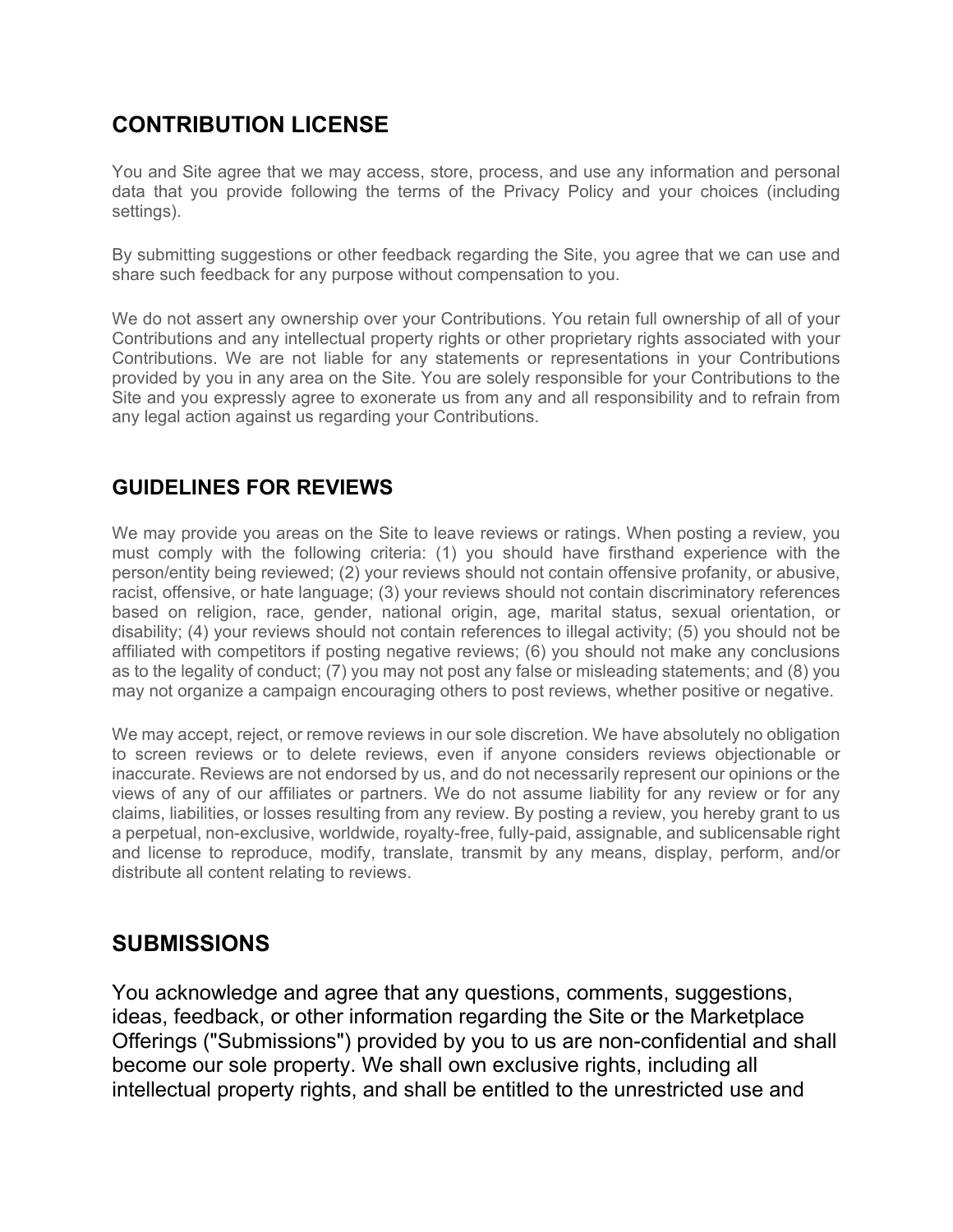dissemination of these Submissions for any lawful purpose, commercial or otherwise, without acknowledgment or compensation to you. You hereby waive all moral rights to any such Submissions, and you hereby warrant that any such Submissions are original with you or that you have the right to submit such Submissions. You agree there shall be no recourse against us for any alleged or actual infringement or misappropriation of any proprietary right in your Submissions.

### **THIRD-PARTY WEBSITES AND CONTENT**

The Site may contain (or you may be sent via the Site or the Marketplace Offerings) links to other websites ("Third-Party Websites") as well as articles, photographs, text, graphics, pictures, designs, music, sound, video, information, applications, software, and other content or items belonging to or originating from third parties ("Third-Party Content"). Such Third-Party Websites and Third-Party Content are not investigated, monitored, or checked for accuracy, appropriateness, or completeness by us, and we are not responsible for any Third Party Websites accessed through the Site or any Third-Party Content posted on, available through, or installed from the Site, including the content, accuracy, offensiveness, opinions, reliability, privacy practices, or other policies of or contained in the Third-Party Websites or the Third-Party Content. Inclusion of, linking to, or permitting the use or installation of any Third-Party Websites or any Third-PartyContent does not imply approval or endorsement thereof by us. If you decide to leave the Site and access the Third-Party Websites or to use or install any Third-Party Content, you do so at your own risk, and you should be aware these Terms of Use no longer govern. You should review the applicable terms and policies, including privacy and data gathering practices, of any website to which you navigate from the Site or relating to any applications you use or install from the Site. Any purchases you make through Third-Party Websites will be through other websites and from other companies, and we take no responsibility whatsoever in relation to such purchases which are exclusively between you and the applicable third party. You agree and acknowledge that we do not endorse the products or services offered on Third-Party Websites and you shall hold us harmless from any harm caused by your purchase of such products or services. Additionally, you shall hold us harmless from any losses sustained by you or harm caused to you relating to or resulting in any way from any Third-Party Content or any contact with Third-Party Websites.

## **SITE MANAGEMENT**

We reserve the right, but not the obligation, to: (1) monitor the Site for violations of these Terms of Use; (2) take appropriate legal action against anyone who, in our sole discretion, violates the law or these Terms of Use, including without limitation, reporting such user to law enforcement authorities; (3) in our sole discretion and without limitation, refuse, restrict access to, limit the availability of, or disable (to the extent technologically feasible) any of your Contributions or any portion thereof; (4) in our sole discretion and without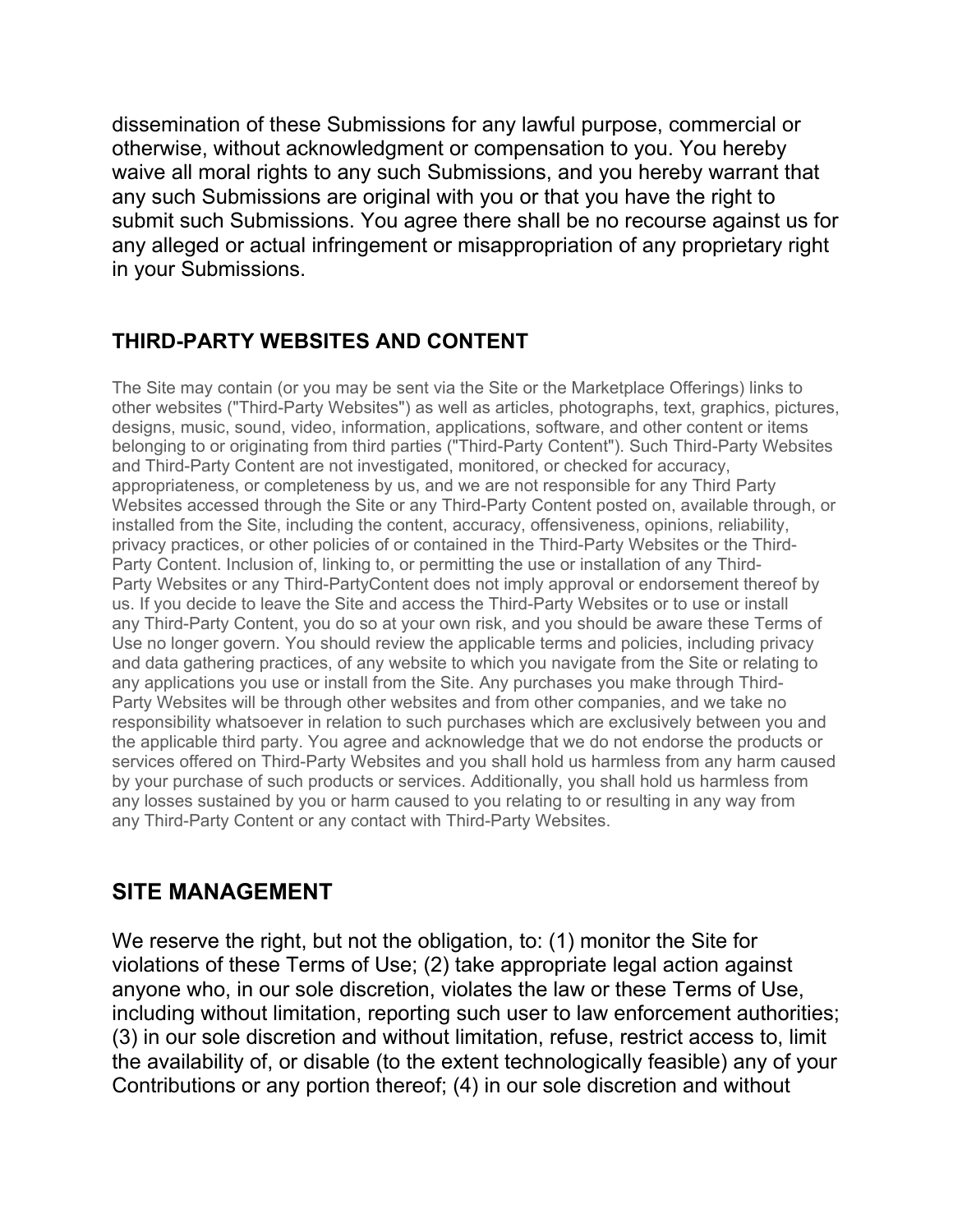limitation, notice, or liability, to remove from the Site or otherwise disable all files and content that are excessive in size or are in any way burdensome to our systems; and (5) otherwise manage the Site in a manner designed to protect our rights and property and to facilitate the proper functioning of the Site and the Marketplace Offerings.

#### **PRIVACY POLICY**

We care about data privacy and security. Please review our Privacy

Policy: **https://midwesttungsten.com/privacy-policy/**. By using the Site or the Marketplace Offerings, you agree to be bound by our Privacy Policy, which is incorporated into these Terms of Use. Please be advised the Site and the Marketplace Offerings are hosted in the United States. If you access the Site or the Marketplace Offerings from any other region of the world with laws or other requirements governing personal data collection, use, or disclosure that differ from applicable laws in the United States, then through your continued use of the Site, you are transferring your data to the United States, and you expressly consent to have your data transferred to and processed in the United States.

### **TERM AND TERMINATION**

These Terms of Use shall remain in full force and effect while you use the Site. WITHOUT LIMITING ANY OTHER PROVISION OF THESE TERMS OF USE, WE RESERVE THE RIGHT TO, IN OUR SOLE DISCRETION AND WITHOUT NOTICE OR LIABILITY, DENY ACCESS TO AND USE OF THE SITE AND THE MARKETPLACE OFFERINGS (INCLUDING BLOCKING CERTAIN IP ADDRESSES), TO ANY PERSON FOR ANY REASON OR FOR NO REASON, INCLUDING WITHOUT LIMITATION FOR BREACH OF ANY REPRESENTATION, WARRANTY, OR COVENANT CONTAINED IN THESE TERMS OF USE OR OF ANY APPLICABLE LAW OR REGULATION. WE MAY TERMINATE YOUR USE OR PARTICIPATION IN THE SITE AND THE MARKETPLACE OFFERINGS OR DELETE YOUR ACCOUNT AND ANY CONTENT OR INFORMATION THAT YOU POSTED AT ANY TIME, WITHOUT WARNING, IN OUR SOLE DISCRETION.

If we terminate or suspend your account for any reason, you are prohibited from registering and creating a new account under your name, a fake or borrowed name, or the name of any third party, even if you may be acting on behalf of the third party. In addition to terminating or suspending your account, we reserve the right to take appropriate legal action, including without limitation pursuing civil, criminal, and injunctive redress.

## **MODIFICATIONS AND INTERRUPTIONS**

We reserve the right to change, modify, or remove the contents of the Site at any time or for any reason at our sole discretion without notice. However, we have no obligation to update any information on our Site. We also reserve the right to modify or discontinue all or part of the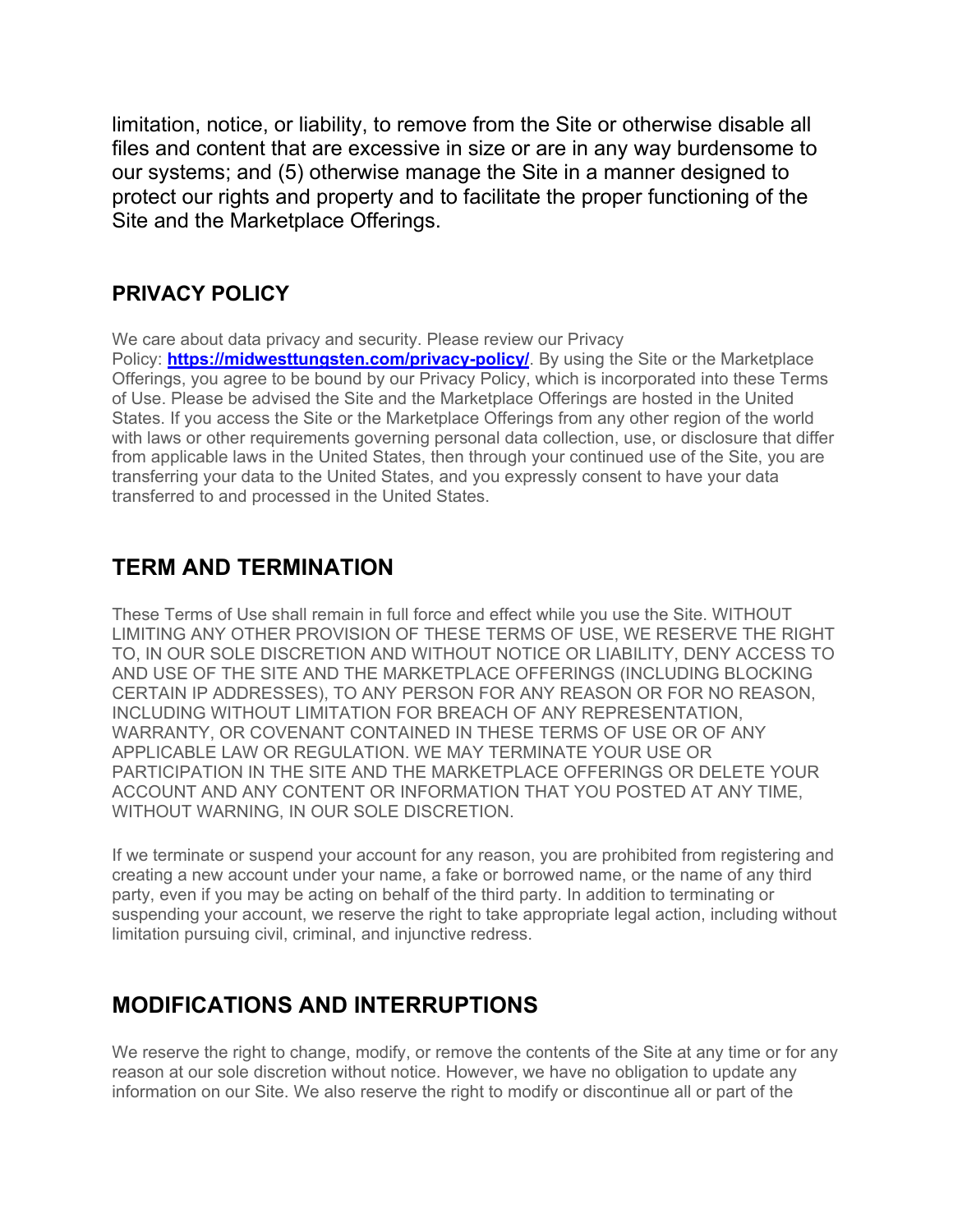Marketplace Offerings without notice at any time. We will not be liable to you or any third party for any modification, price change, suspension, or discontinuance of the Site or the Marketplace Offerings.

We cannot guarantee the Site and the Marketplace Offerings will be available at all times. We may experience hardware, software, or other problems or need to perform maintenance related to the Site, resulting in interruptions, delays, or errors. We reserve the right to change, revise, update, suspend, discontinue, or otherwise modify the Site or the Marketplace Offerings at any time or for any reason without notice to you. You agree that we have no liability whatsoever for any loss, damage, or inconvenience caused by your inability to access or use the Site or the Marketplace Offerings during any downtime or discontinuance of the Site or the Marketplace Offerings. Nothing in these Terms of Use will be construed to obligate us to maintain and support the Site or the Marketplace Offerings or to supply any corrections, updates, or releases in connection therewith.

### **GOVERNING LAW**

These Terms of Use and your use of the Site and the Marketplace Offerings are governed by and construed in accordance with the laws of the State of Illinois applicable to agreements made and to be entirely performed within the State of Illinois, without regard to its conflict of law principles.

# **DISPUTE RESOLUTION**

#### **Binding Arbitration**

If the Parties are unable to resolve a Dispute through informal negotiations, the Dispute (except those Disputes expressly excluded below) will be finally and exclusively resolved by binding arbitration. YOU UNDERSTAND THAT WITHOUT THIS PROVISION, YOU WOULD HAVE THE RIGHT TO SUE IN COURT AND HAVE A JURY TRIAL. The arbitration shall be commenced and conducted under the Commercial Arbitration Rules of the American Arbitration Association ("AAA") and, where appropriate, the AAA's Supplementary Procedures for Consumer Related Disputes ("AAA Consumer Rules"), both of which are available at the AAA website www.adr.org. Your arbitration fees and your share of arbitrator compensation shall be governed by the AAA Consumer Rules and, where appropriate, limited by the AAA Consumer Rules. If such costs are determined to by the arbitrator to be excessive, we will pay all arbitration fees and expenses. The arbitration may be conducted in person, through the submission of documents, by phone, or online. The arbitrator will make a decision in writing, but need not provide a statement of reasons unless requested by either Party. The arbitrator must follow applicable law, and any award may be challenged if the arbitrator fails to do so. Except where otherwise required by the applicable AAA rules or applicable law, the arbitration will take place in DuPage, Illinois. Except as otherwise provided herein, the Parties may litigate in court to compel arbitration, stay proceedings pending arbitration, or to confirm, modify, vacate, or enter judgment on the award entered by the arbitrator.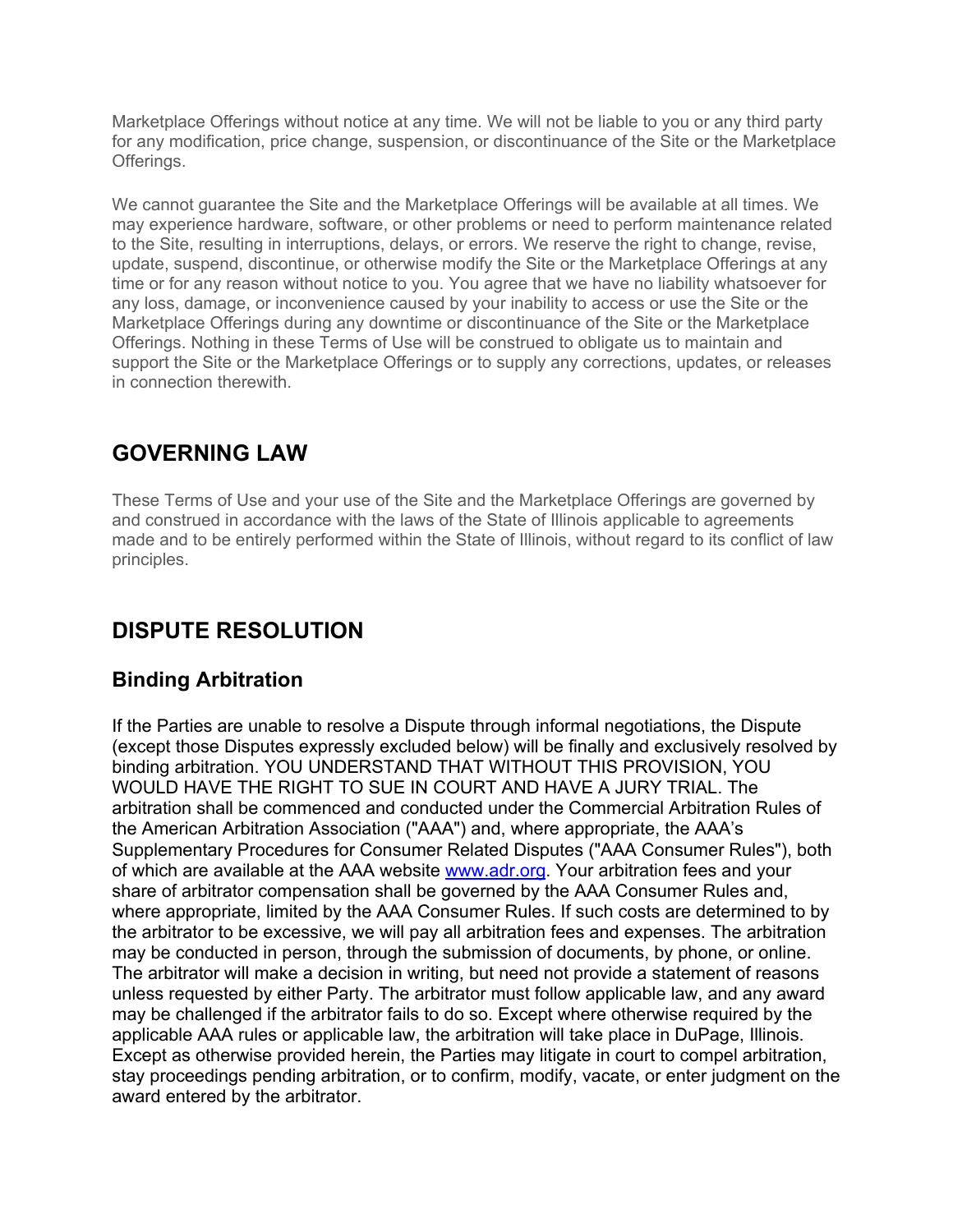If for any reason, a Dispute proceeds in court rather than arbitration, the Dispute shall be commenced or prosecuted in the state and federal courts located in DuPage, Illinois, and the Parties hereby consent to, and waive all defenses of lack of personal jurisdiction, and forum non conveniens with respect to venue and jurisdiction in such state and federal courts. Application of the United Nations Convention on Contracts for the International Sale of Goods and the Uniform Computer Information Transaction Act (UCITA) are excluded from these Terms of Use.

In no event shall any Dispute brought by either Party related in any way to the Site be commenced more than one (1) years after the cause of action arose. If this provision is found to be illegal or unenforceable, then neither Party will elect to arbitrate any Dispute falling within that portion of this provision found to be illegal or unenforceable and such Dispute shall be decided by a court of competent jurisdiction within the courts listed for jurisdiction above, and the Parties agree to submit to the personal jurisdiction of that court.

#### **Restrictions**

The Parties agree that any arbitration shall be limited to the Dispute between the Parties individually. The the full extent permitted by law, (a) no arbitration shall be joined with any other proceeding; (b) there is no right or authority for any Dispute to be arbitrated on a class-action basis or to utilize class action procedures; and (c) there is no right or authority for any Dispute to be brought in a purported representative capacity on behalf of the general public or any other persons.

#### **Exceptions to Arbitration**

The Parties agree that the following Disputes are not subject to the above provisions concerning binding arbitration: (a) any Disputes seeking to enforce or protect, or concerning the validity of, any of the intellectual property rights of a Party; (b) any Dispute related to, or arising from, allegations of theft, piracy, invasion of privacy, or unauthorized use; and (c) any claim for injunctive relief. If this provision is found to be illegal or unenforceable, then neither Party will elect to arbitrate any Dispute falling within that portion of this provision found to be illegal or unenforceable and such Dispute shall be decided by a court of competent jurisdiction within the courts listed for jurisdiction above, and the Parties agree to submit to the personal jurisdiction of that court.

# **CORRECTIONS**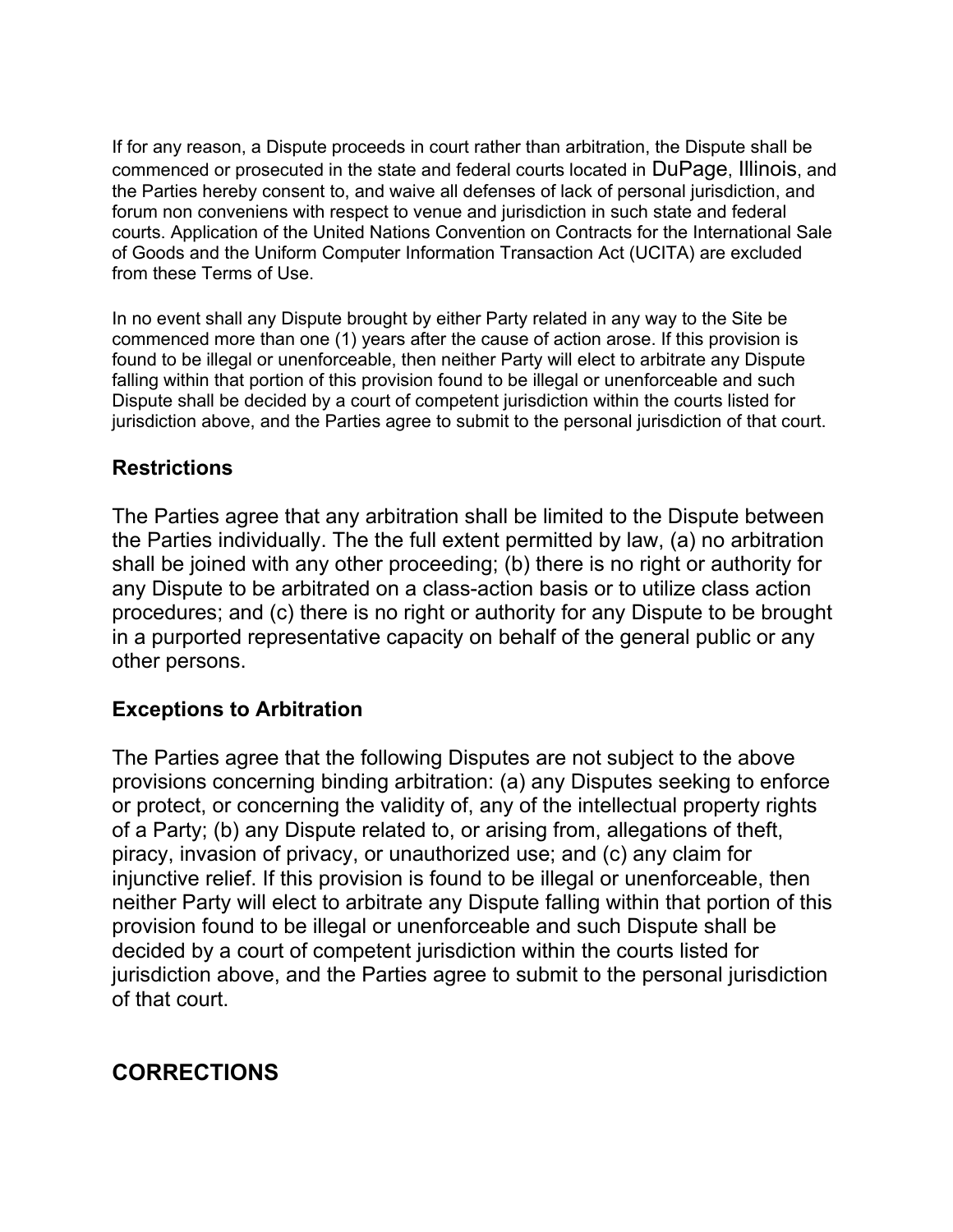There may be information on the Site that contains typographical errors, inaccuracies, or omissions that may relate to the Marketplace Offerings, including descriptions, pricing, availability, and various other information. We reserve the right to correct any errors, inaccuracies, or omissions and to change or update the information on the Site at any time, without prior notice.

# **DISCLAIMER**

THE SITE IS PROVIDED ON AN AS-IS AND AS-AVAILABLE BASIS. YOU AGREE THAT YOUR USE OF THE SITE SERVICES WILL BE AT YOUR SOLE RISK. TO THE FULLEST EXTENT PERMITTED BY LAW, WE DISCLAIM ALL WARRANTIES, EXPRESS OR IMPLIED, IN CONNECTION WITH THE SITE AND YOUR USE THEREOF, INCLUDING, WITHOUT LIMITATION, THE IMPLIED WARRANTIES OF MERCHANTABILITY, FITNESS FOR A PARTICULAR PURPOSE, AND NON-INFRINGEMENT. WE MAKE NO WARRANTIES OR REPRESENTATIONS ABOUT THE ACCURACY OR COMPLETENESS OF THE SITE'S CONTENT OR THE CONTENT OF ANY WEBSITES LINKED TO THIS SITE AND WE WILL ASSUME NO LIABILITY OR RESPONSIBILITY FOR ANY (1) ERRORS, MISTAKES, OR INACCURACIES OF CONTENT AND MATERIALS, (2) PERSONAL INJURY OR PROPERTY DAMAGE, OF ANY NATURE WHATSOEVER, RESULTING FROM YOUR ACCESS TO AND USE OF THE SITE, (3) ANY UNAUTHORIZED ACCESS TO OR USE OF OUR SECURE SERVERS AND/OR ANY AND ALL PERSONAL INFORMATION AND/OR FINANCIAL INFORMATION STORED THEREIN, (4) ANY INTERRUPTION OR CESSATION OF TRANSMISSION TO OR FROM THE SITE, (5) ANY BUGS, VIRUSES, TROJAN HORSES, OR THE LIKE WHICH MAY BE TRANSMITTED TO OR THROUGH THE SITE BY ANY THIRD PARTY, AND/OR (6) ANY ERRORS OR OMISSIONS IN ANY CONTENT AND MATERIALS OR FOR ANY LOSS OR DAMAGE OF ANY KIND INCURRED AS A RESULT OF THE USE OF ANY CONTENT POSTED, TRANSMITTED, OR OTHERWISE MADE AVAILABLE VIA THE SITE. WE DO NOT WARRANT, ENDORSE, GUARANTEE, OR ASSUME RESPONSIBILITY FOR ANY PRODUCT OR SERVICE ADVERTISED OR OFFERED BY A THIRD PARTY THROUGH THE SITE, ANY HYPERLINKED WEBSITE, OR ANY WEBSITE OR MOBILE APPLICATION FEATURED IN ANY BANNER OR OTHER ADVERTISING, AND WE WILL NOT BE A PARTY TO OR IN ANY WAY BE RESPONSIBLE FOR MONITORING ANY TRANSACTION BETWEEN YOU AND ANY THIRD-PARTY PROVIDERS OF PRODUCTS OR SERVICES. AS WITH THE PURCHASE OF A PRODUCT OR SERVICE THROUGH ANY MEDIUM OR IN ANY ENVIRONMENT, YOU SHOULD USE YOUR BEST JUDGMENT AND EXERCISE CAUTION WHERE APPROPRIATE.

# **LIMITATIONS OF LIABILITY**

IN NO EVENT WILL WE OR OUR DIRECTORS, EMPLOYEES, OR AGENTS BE LIABLE TO YOU OR ANY THIRD PARTY FOR ANY DIRECT, INDIRECT, CONSEQUENTIAL, EXEMPLARY, INCIDENTAL, SPECIAL, OR PUNITIVE DAMAGES, INCLUDING LOST PROFIT, LOST REVENUE, LOSS OF DATA, OR OTHER DAMAGES ARISING FROM YOUR USE OF THE SITE, EVEN IF WE HAVE BEEN ADVISED OF THE POSSIBILITY OF SUCH DAMAGES. NOTWITHSTANDING ANYTHING TO THE CONTRARY CONTAINED HEREIN, OUR LIABILITY TO YOU FOR ANY CAUSE WHATSOEVER AND REGARDLESS OF THE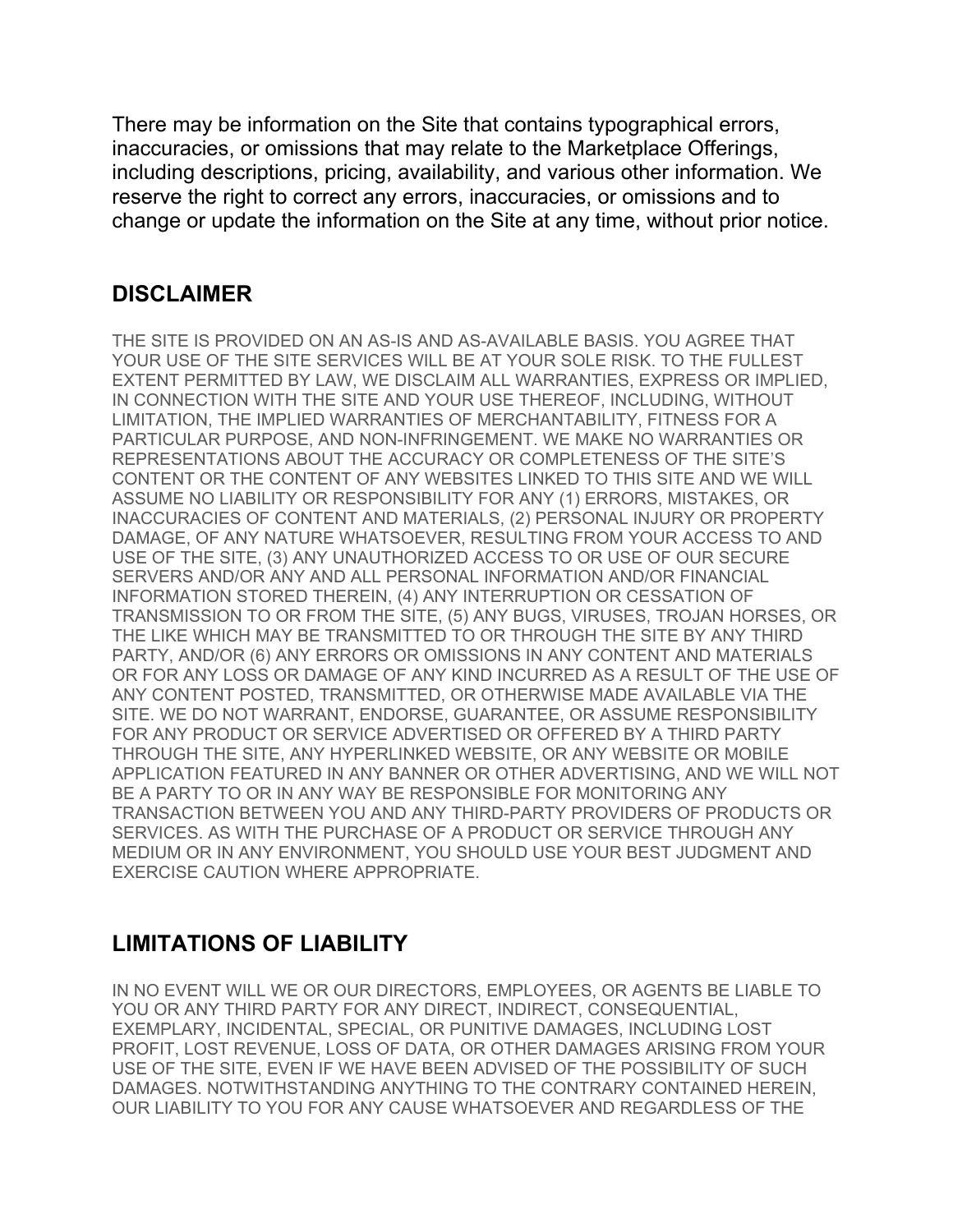FORM OF THE ACTION, WILL AT ALL TIMES BE LIMITED TO THE AMOUNT PAID, IF ANY, BY YOU TO US. CERTAIN US STATE LAWS AND INTERNATIONAL LAWS DO NOT ALLOW LIMITATIONS ON IMPLIED WARRANTIES OR THE EXCLUSION OR LIMITATION OF CERTAIN DAMAGES. IF THESE LAWS APPLY TO YOU, SOME OR ALL OF THE ABOVE DISCLAIMERS OR LIMITATIONS MAY NOT APPLY TO YOU, AND YOU MAY HAVE ADDITIONAL RIGHTS.

#### **INDEMNIFICATION**

You agree to defend, indemnify, and hold us harmless, including our subsidiaries, affiliates, and all of our respective officers, agents, partners, and employees, from and against any loss, damage, liability, claim, or demand, including reasonable attorneys' fees and expenses, made by any third party due to or arising out of: (1) use of the Site; (2) breach of these Terms of Use; (3) any breach of your representations and warranties set forth in these Terms of Use; (4) your violation of the rights of a third party, including but not limited to intellectual property rights; or (5) any overt harmful act toward any other user of the Site with whom you connected via the Site. Notwithstanding the foregoing, we reserve the right, at your expense, to assume the exclusive defense and control of any matter for which you are required to indemnify us, and you agree to cooperate, at your expense, with our defense of such claims. We will use reasonable efforts to notify you of any such claim, action, or proceeding which is subject to this indemnification upon becoming aware of it.

## **USER DATA**

We will maintain certain data that you transmit to the Site for the purpose of managing the performance of the Site, as well as data relating to your use of the Site. Although we perform regular routine backups of data, you are solely responsible for all data that you transmit or that relates to any activity you have undertaken using the Site. You agree that we shall have no liability to you for any loss or corruption of any such data, and you hereby waive any right of action against us arising from any such loss or corruption of such data.

### **ELECTRONIC COMMUNICATIONS, TRANSACTIONS, AND SIGNATURES**

Visiting the Site, sending us emails, and completing online forms constitute electronic communications. You consent to receive electronic communications, and you agree that all agreements, notices, disclosures, and other communications we provide to you electronically, via email and on the Site, satisfy any legal requirement that such communication be in writing. YOU HEREBY AGREE TO THE USE OF ELECTRONIC SIGNATURES, CONTRACTS, ORDERS, AND OTHER RECORDS, AND TO ELECTRONIC DELIVERY OF NOTICES, POLICIES, AND RECORDS OF TRANSACTIONS INITIATED OR COMPLETED BY US OR VIA THE SITE. You hereby waive any rights or requirements under any statutes, regulations,